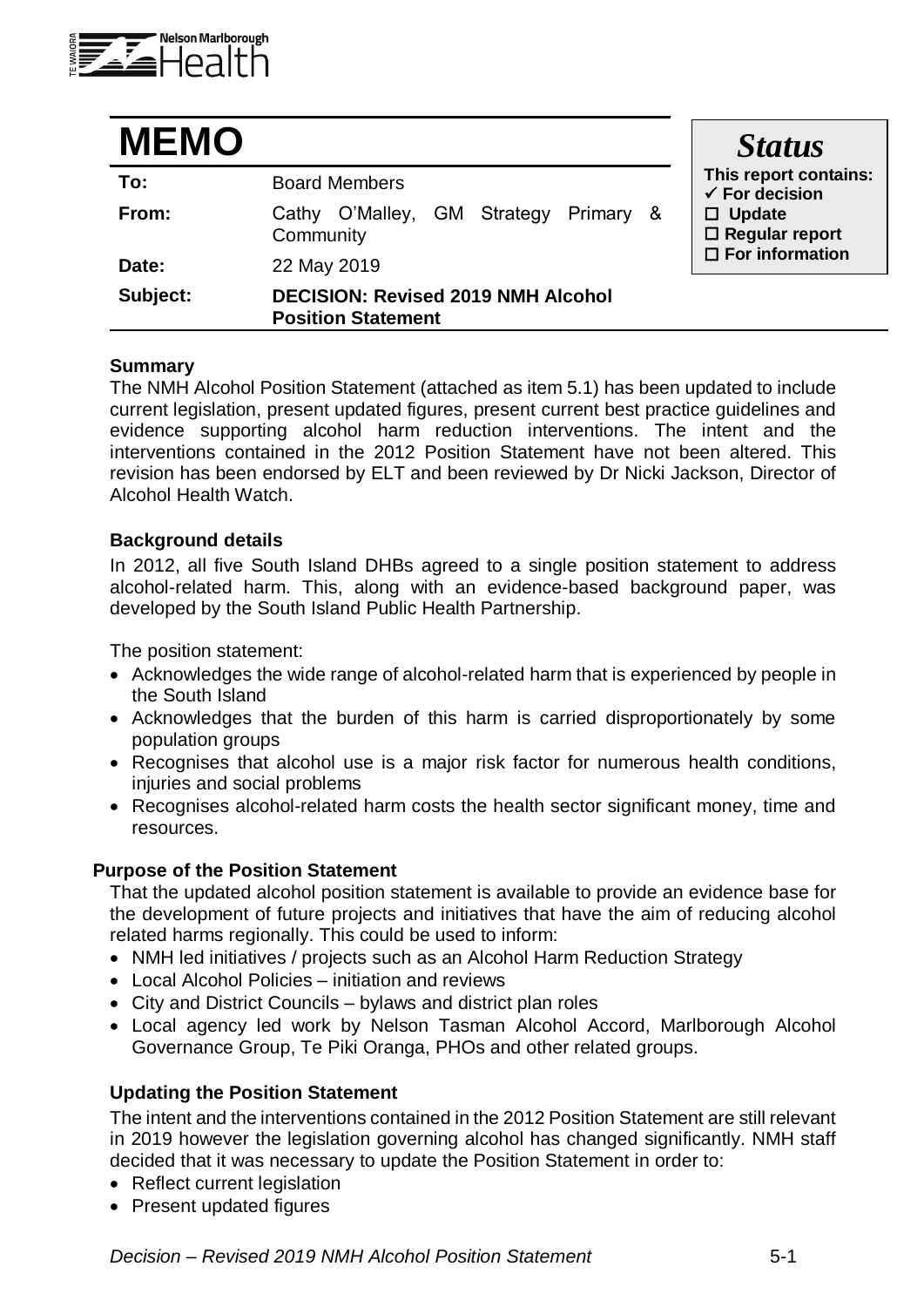

- Present current best practice quidelines and evidence supporting alcohol harm reduction interventions
- Identify the need to work with key agencies on alcohol harm reduction
- Recognise that alcohol harm reduction work is identified within our planning framework.

# **Changes to the Position Statement**

- An additional opening paragraph has been added to reflect the role of NMH and our mission.
- Second paragraph identifies that alcohol is a significant problem
- Third paragraph gives a summary of the implementation strategies that NMH has been undertaking to reduce alcohol harm. The wording of the strategies are kept broad so that position statement less likely to date, and that there is flexibility within the document so it can be applied in many different contexts. The following bullet points have been added to provide clarity around the actions that NMH is taking to reduce harm:
	- o A bullet point regarding the need to support and encourage research and evaluation to be done of interventions to ensure that they are effective and equitable
	- o A bullet point that emphasises the importance of cross sector collaboration work.
	- o A bullet point that acknowledges that work plans relating to alcohol harm reduction work are captured in the NMH Annual Plan

### *Changes – Summary of Evidence*

*Alcohol harm paragraph:* The figures in the alcohol harm paragraph have been updated. There were two paragraphs on alcohol harm and a section on the biological effects and these have been merged for easier readability.

*Alcohol harm and population group paragraph:* An additional sentence has been added stating that factors relating to Maori alcohol consumption are symptomatic of broader social issues related in inequity.

*Alcohol harm related costs paragraph*: This has been updated with NMH figures.

*Alcohol is widely available in NZ*: This section contains updated data.

*NZ Drinking Patterns*: The first paragraph on accessibility has been simplified slightly and figures have been updated. Drinking pattern data has been updated from the 2013 and 2018 NZ Health survey, and 2018 data from Health Promotion Agency on alcohol consumption.

*Current Law*: The Sale and Supply of Alcohol 2012 has been introduced since the last position statement. The new Act has introduced the ability for Councils to enact Local Alcohol Policies and information pertaining to these has been added. Further information about the Resource Management Act and the Ministry of Health National Drug Policy has been added.

# *Changes: Evidence Based Strategies to Reduce Harm*

An introduction to the successfulness of intervention strategies has been included for readability.